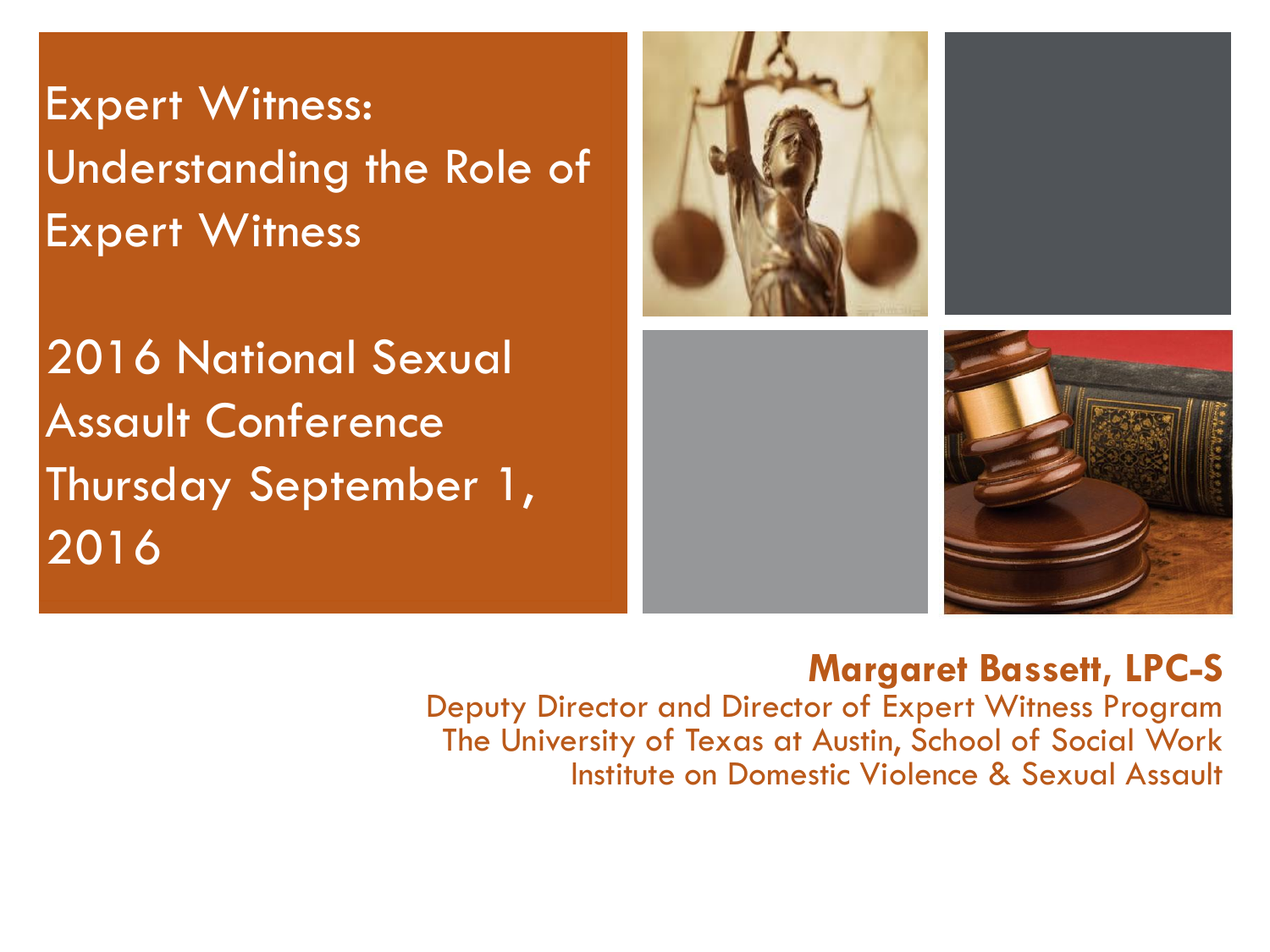# **<sup>+</sup>**What is your role



- ■Attorney
- **Law Enforcement**
- **Mental Health Professional/Therapist**
- **ECommunity Based Expert Witness**
- **Medical Expert/SANE, EMT, Dr., nurse, PA**
- **Researcher**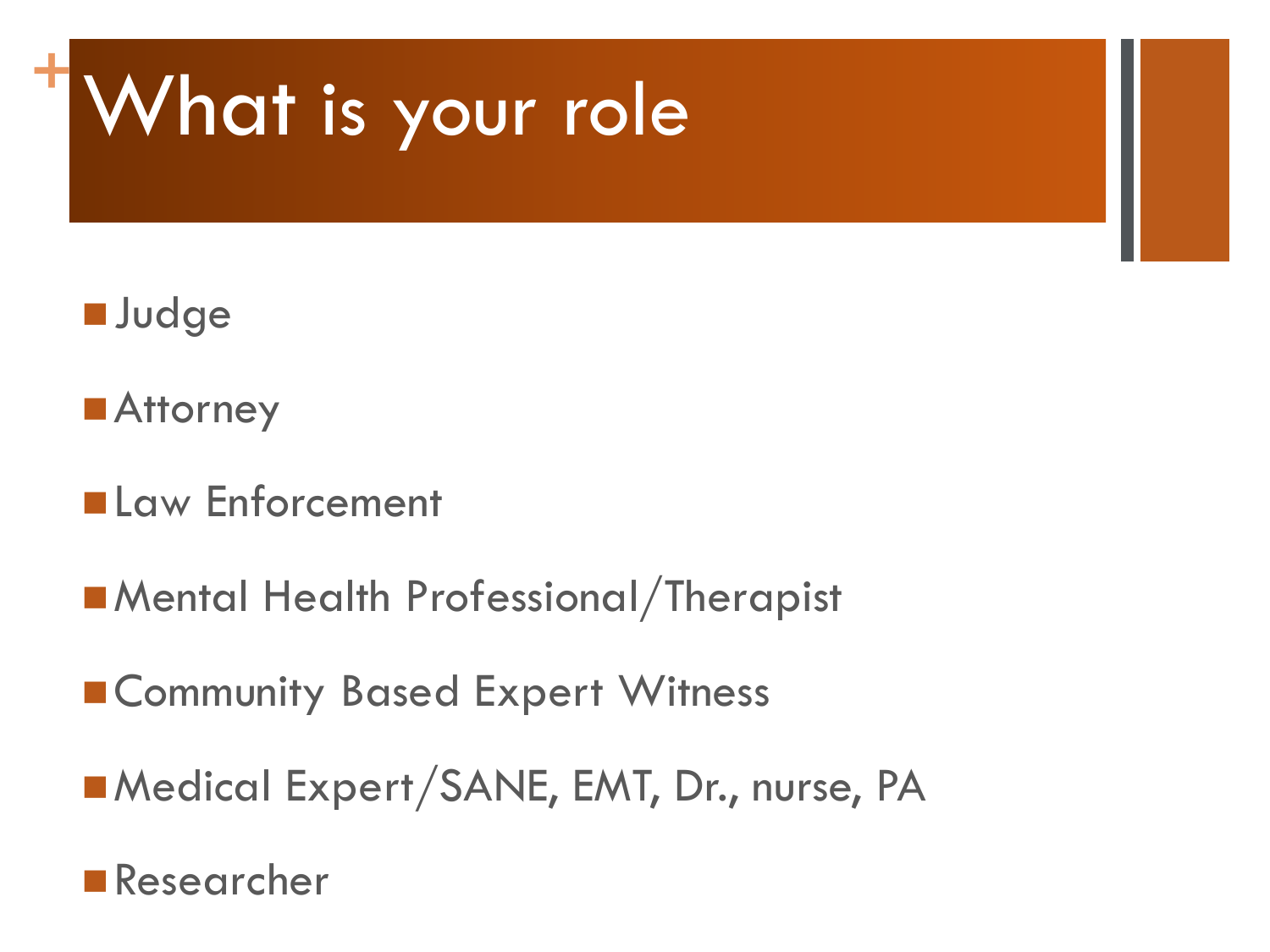

# What we do is hard **NATA WE do is important Not we do is meaningful**

**Not we do has impact**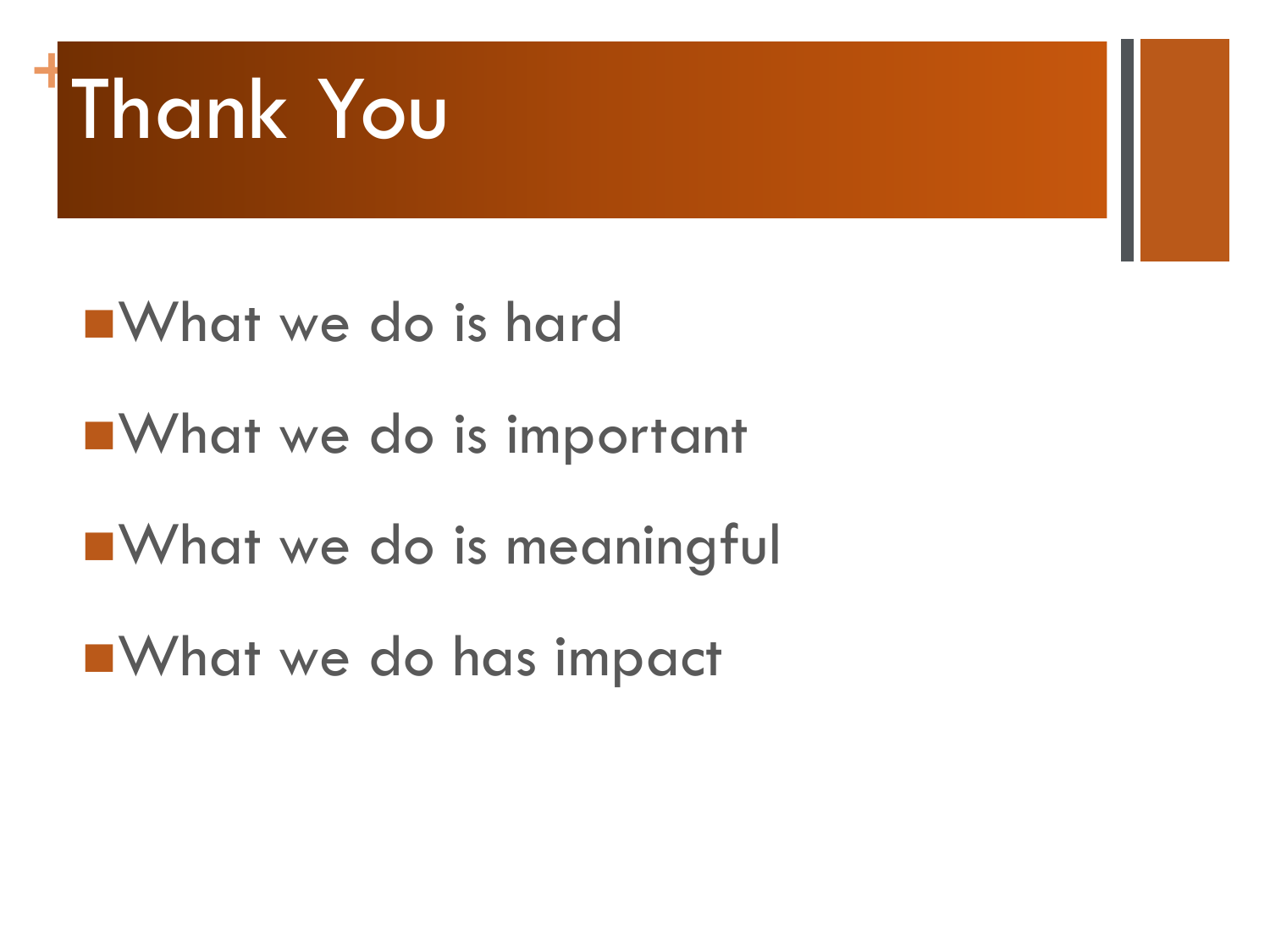## **+** Training Expectation

- **MActive learning and engagement**
- ■Useable, helpful take-away/skills
- **Strategies for being or for using an expert** witness
- **Networking with others doing this work**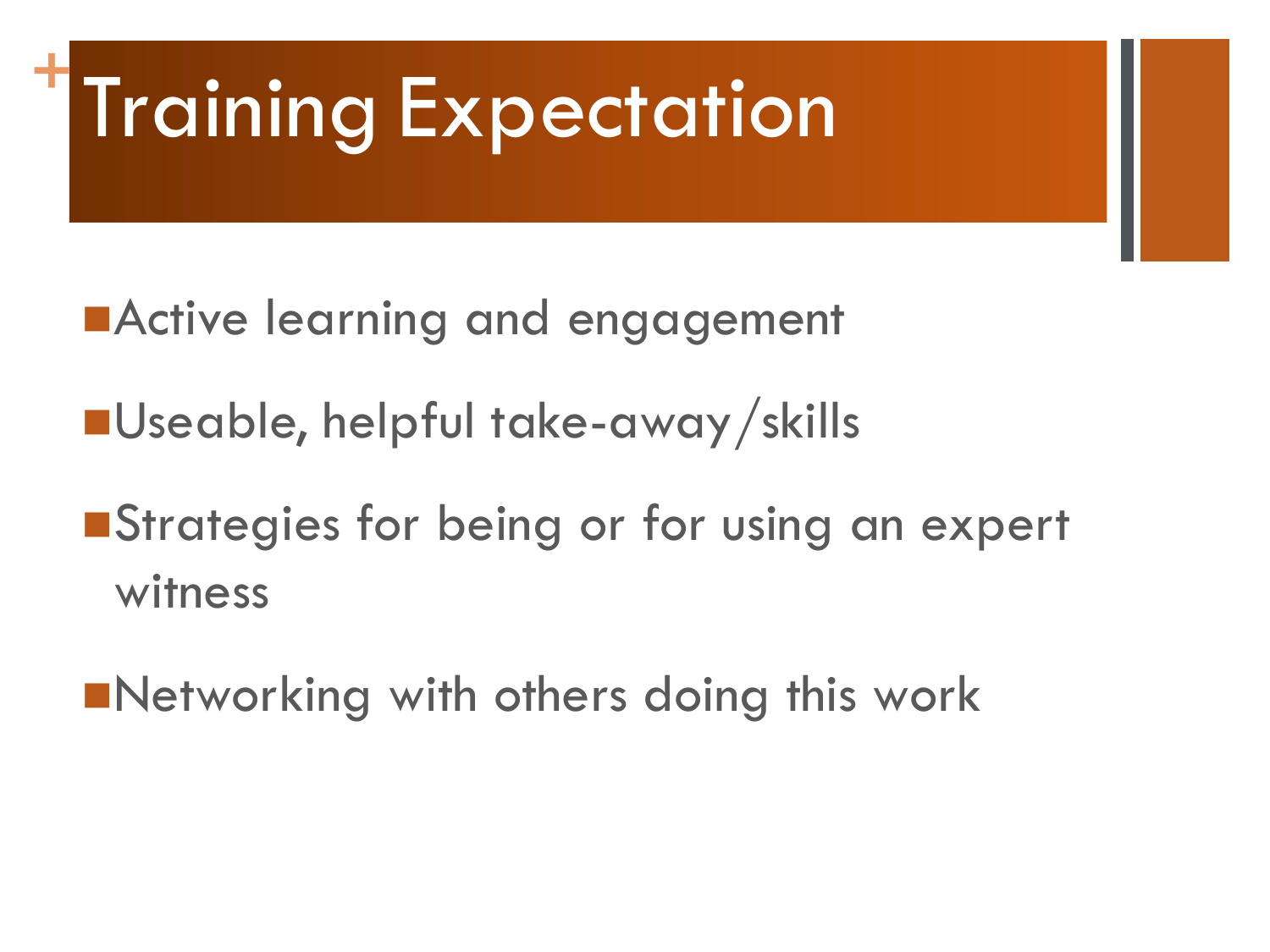# Learning Objectives

**+**

- **Increase understanding of sexual assault and domestic** violence in court and criminal justice settings and the use of expert witnesses
- **In** Identify alternative explanations for 'puzzling' victim behavior
- **E** Increase the skills of participants to provide expert witness testimony
- Educate experts on how to address tough case elements and case facts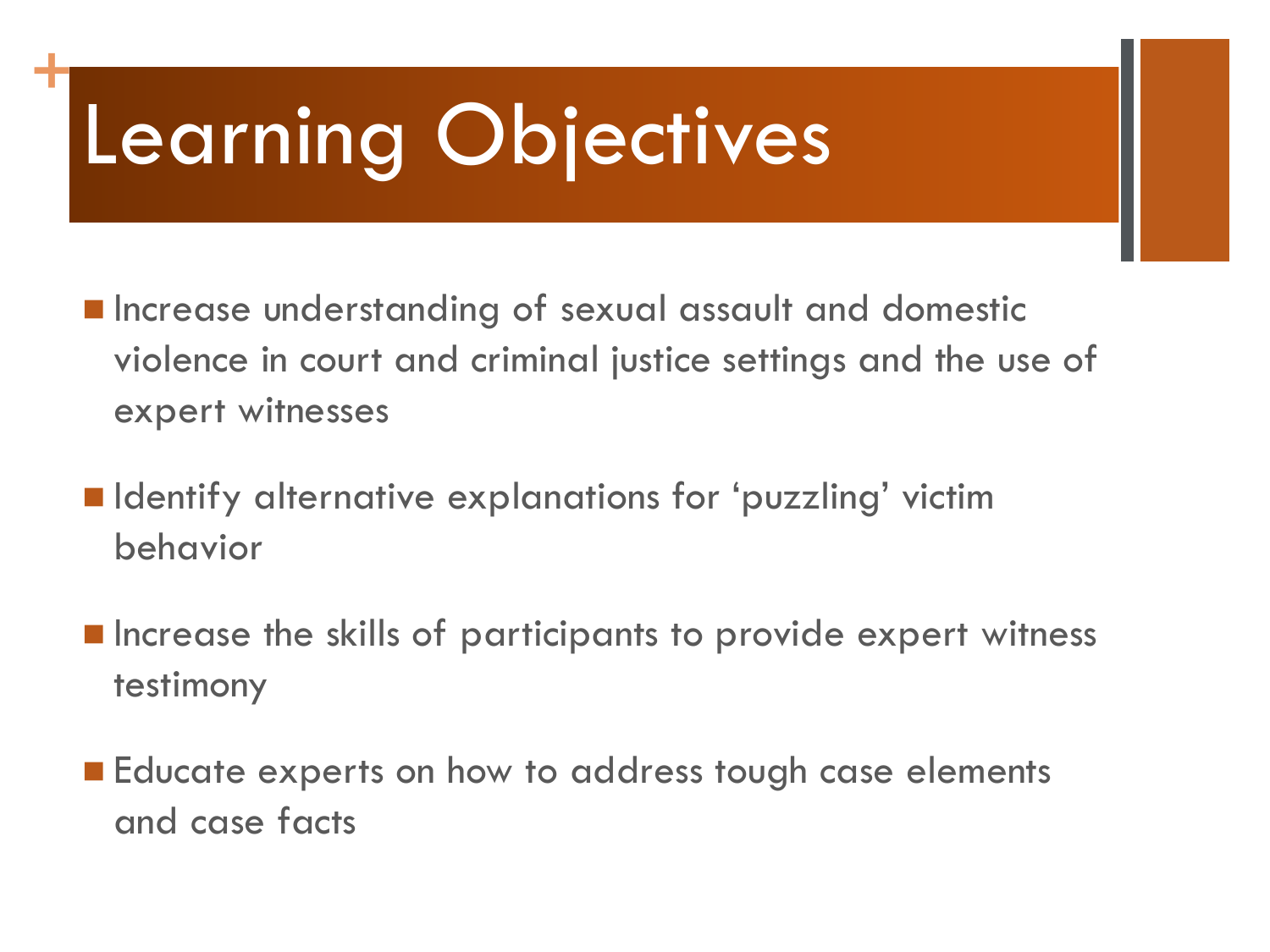### **Cases and Circumstances for Expert Involvement**

#### Criminal Cases (Prosecution and Defense)

• *e.g.*, murder, drug possession, sexual assault, strangulation, selfdefense

#### Civil & Tort cases

• *e.g*., custody, divorce, property, personal injury

#### Parole Hearings

**Immigration Cases** 

Legislative Committees

Licensing Boards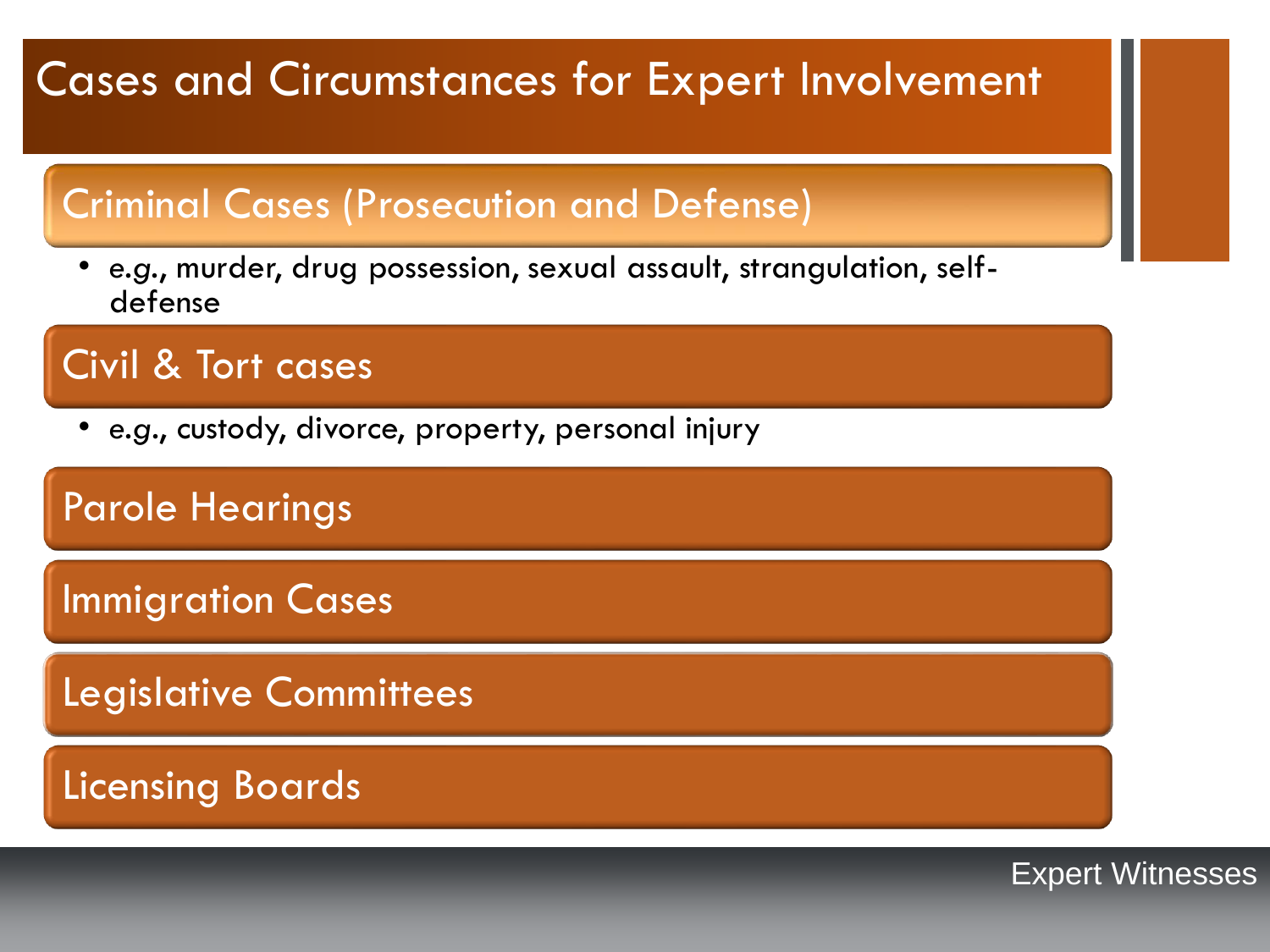## **+** The Role of Experts

- **The** To inform trier of fact, often involving
	- Contextualizing physical, emotional, and mental abuse
	- The various impacts upon the beliefs, perceptions, and behavior of victims
	- The common strategies and value systems of batterers/offenders
- **Educate on another issue not fully understood and** relevant to the case – the impact of trauma
- To provide an unbiased, informed, professional opinion
- Consideration of all evidence
- **Triangulate information**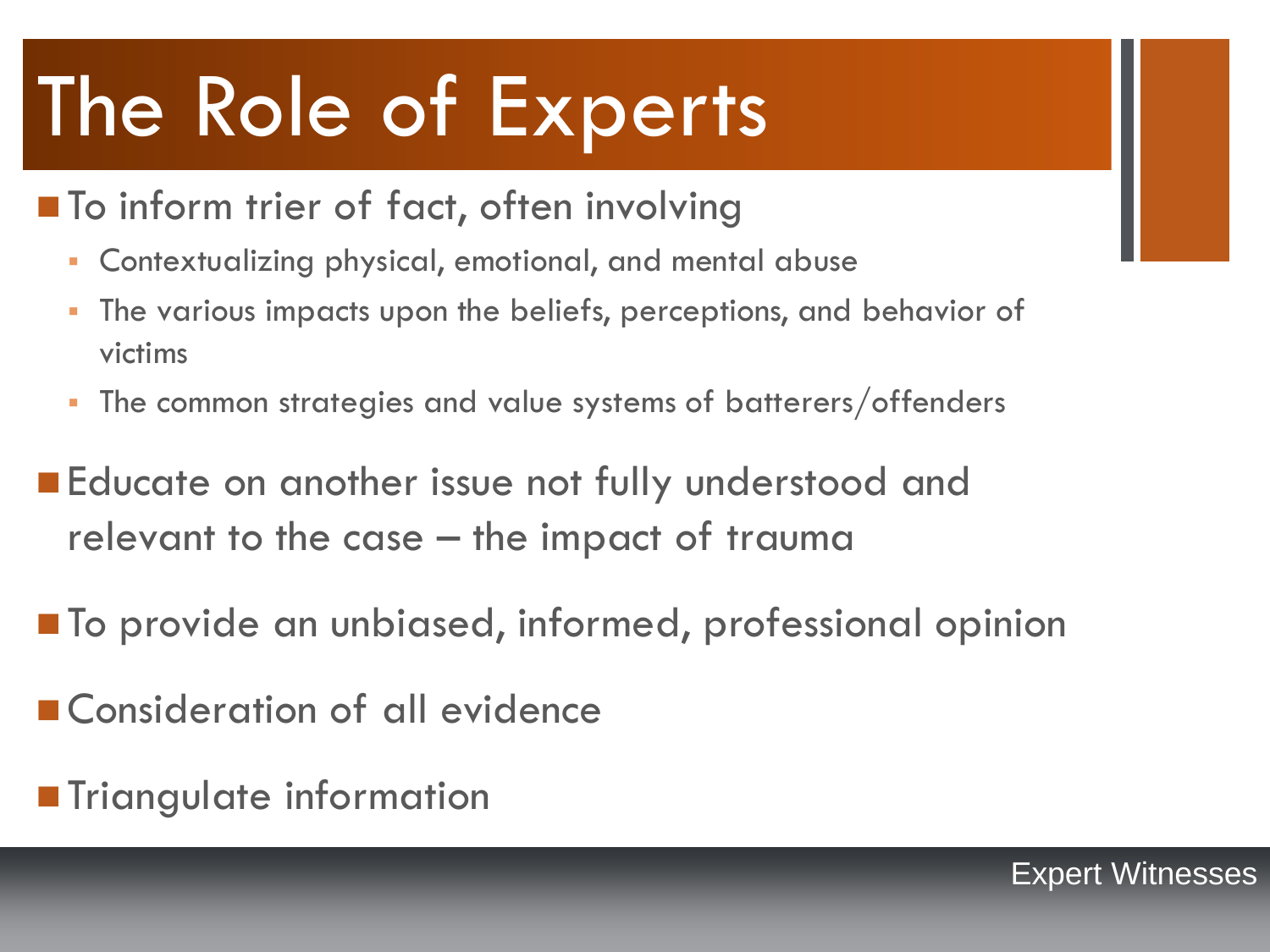## **<sup>+</sup>**How Do Experts Help Juries?

- **TRANSLATOR for the jury**
- **NORMALIZE behavior that might otherwise be** misinterpreted
- CONVERT OBSTACLES into evidence
- CONNECT the dots
- **Turn DOUBT into CONVICTION**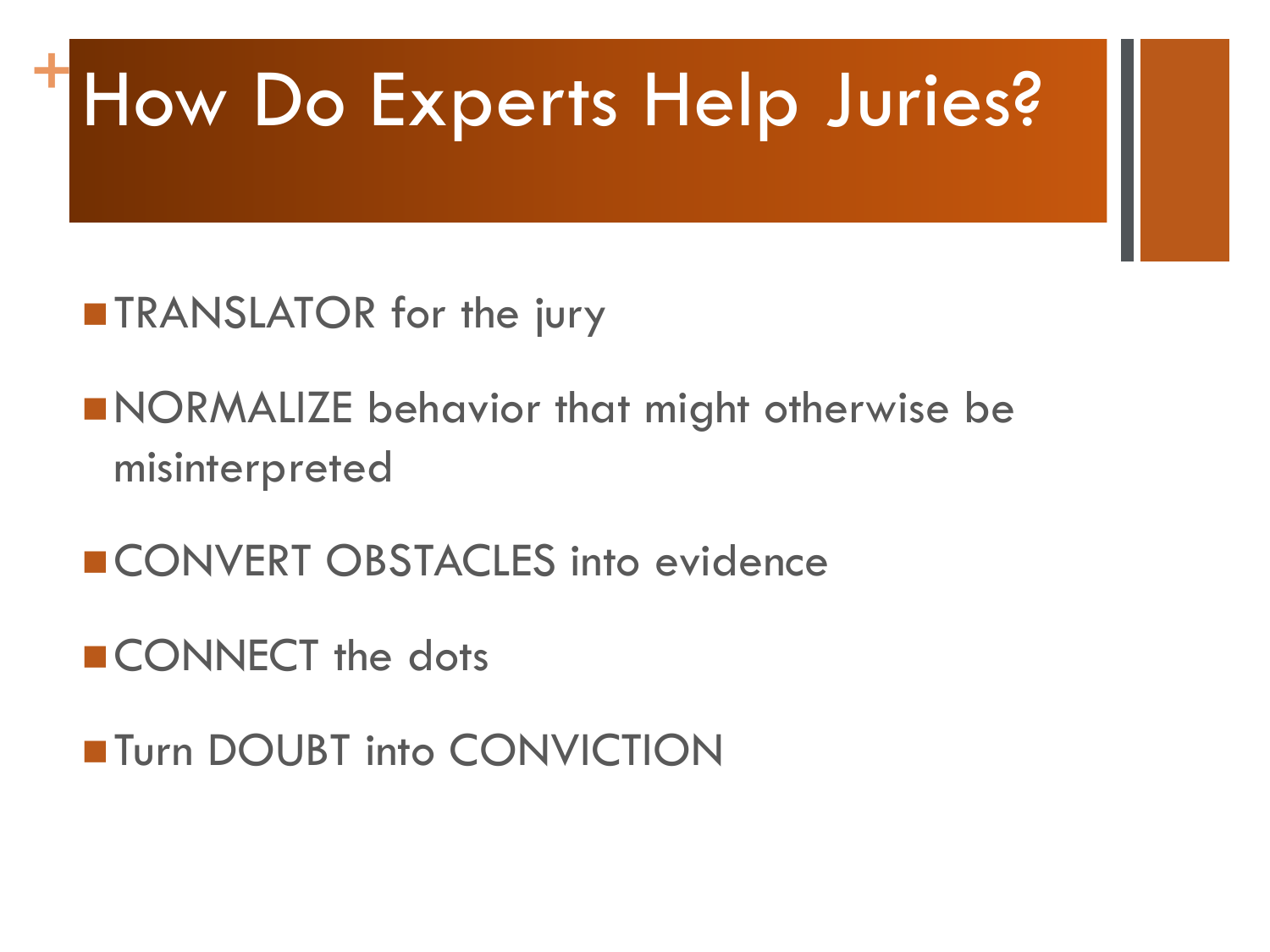## **+** Common Rule of Evidence for Experts The Judge as Gatekeeper

"If scientific, technical, or other specialized knowledge will assist the trier of fact to understand the evidence or determine a fact in issue, a witness qualified as an expert by knowledge, skill, experience, training, or education may testify thereto in the form of an opinion or otherwise."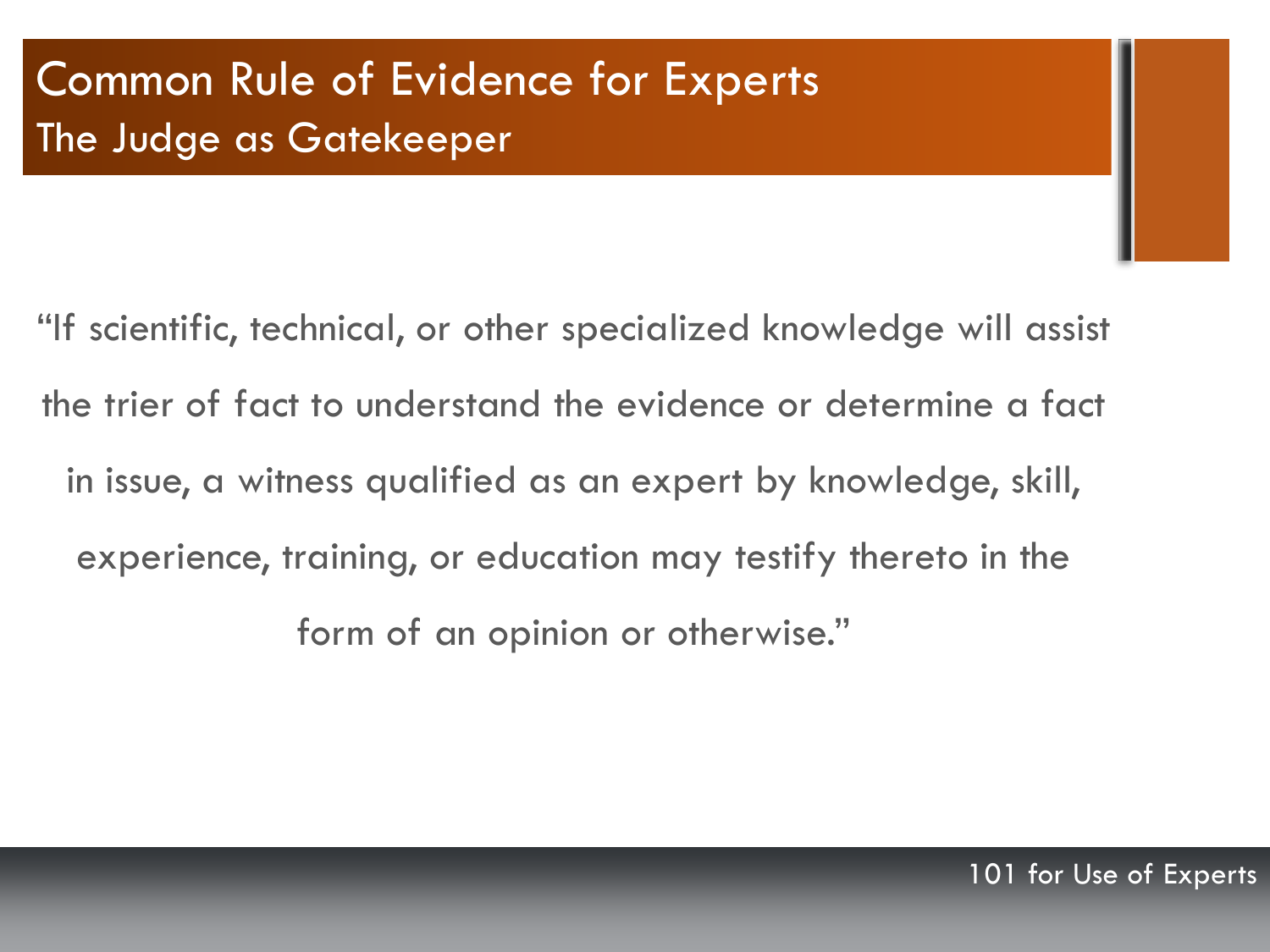

- Depending on the case, the expert *may* or may not be
	- **La fact witness**
	- **Thave any direct knowledge of the facts at** hand
	- **Ebe asked to opine whether the victim "fits** the profile" or the violence actually occurred, etc.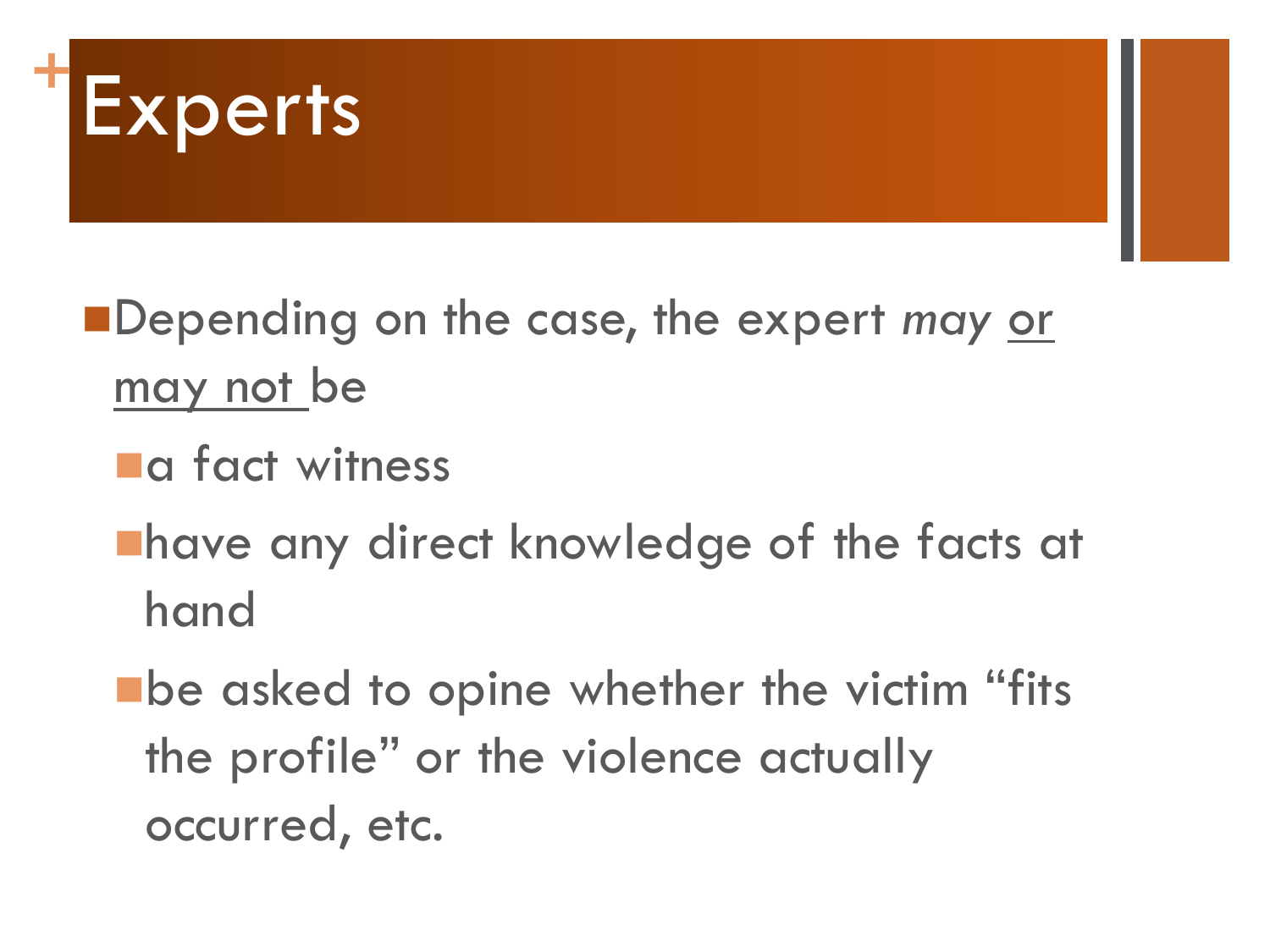## **+** Threshold Requirements of Admissibility of Expert Opinion



101 for Use of Experts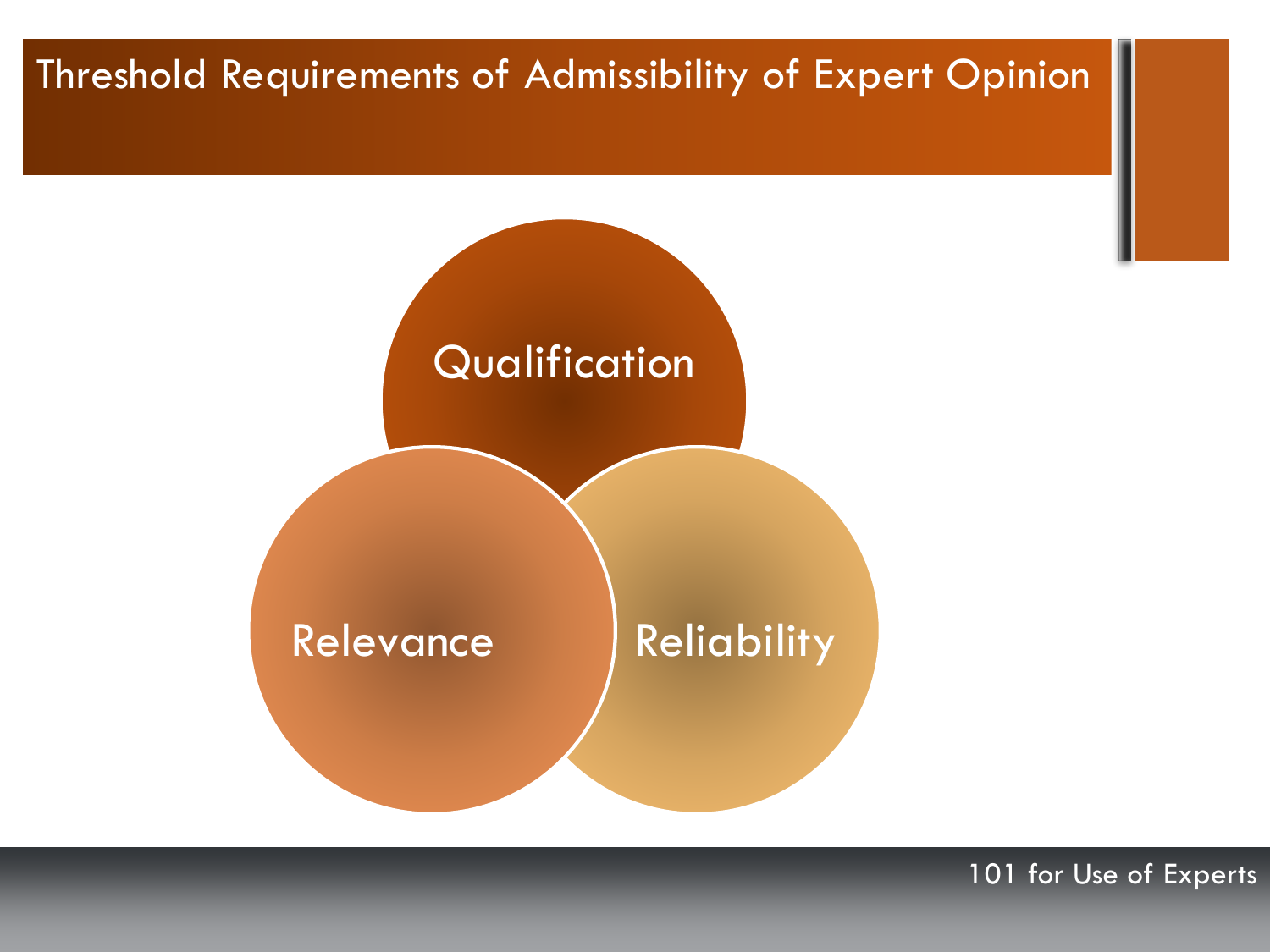## There must be a "fit" between your background and your testimony

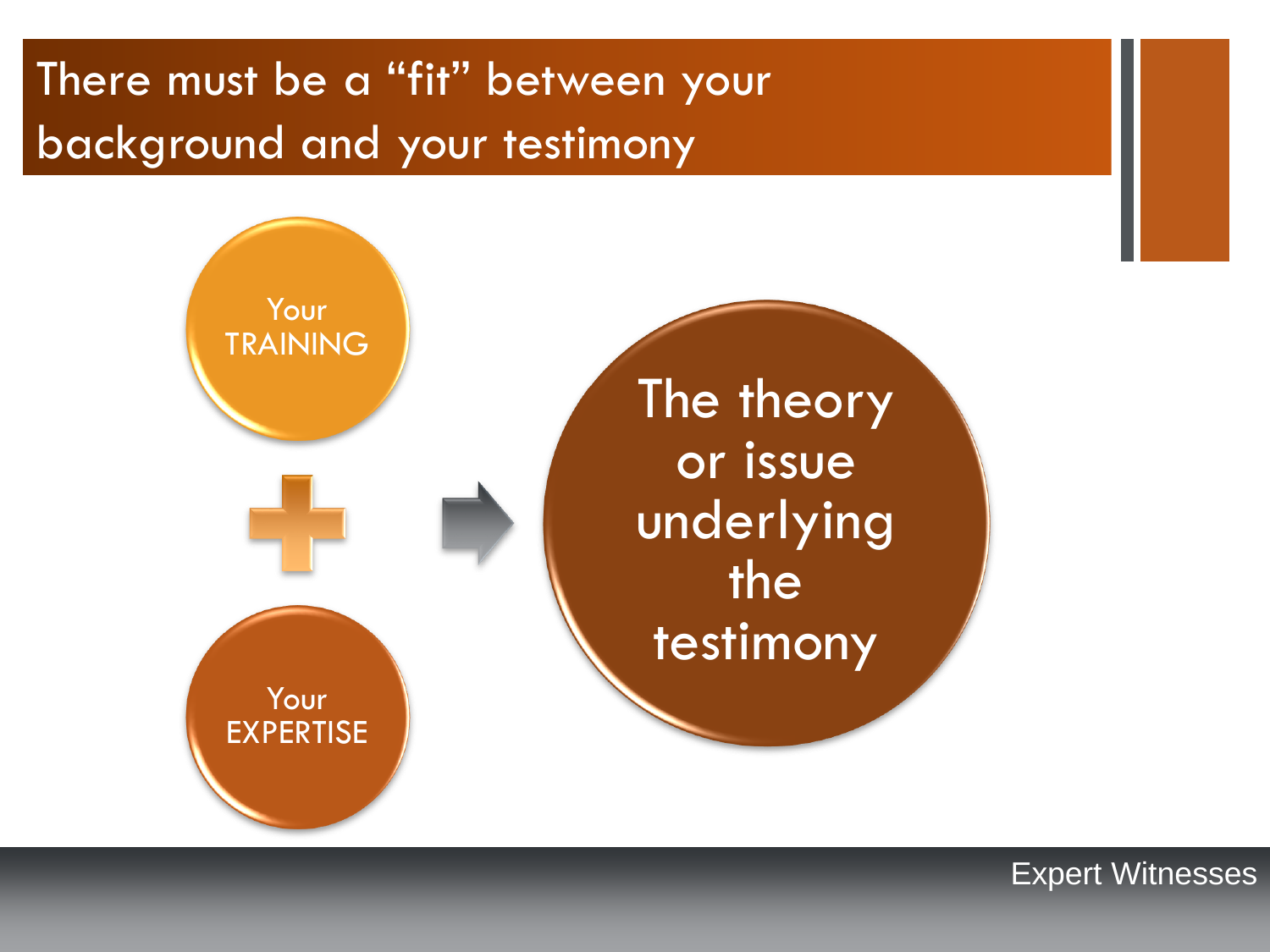## **+***My Cousin Vinny*

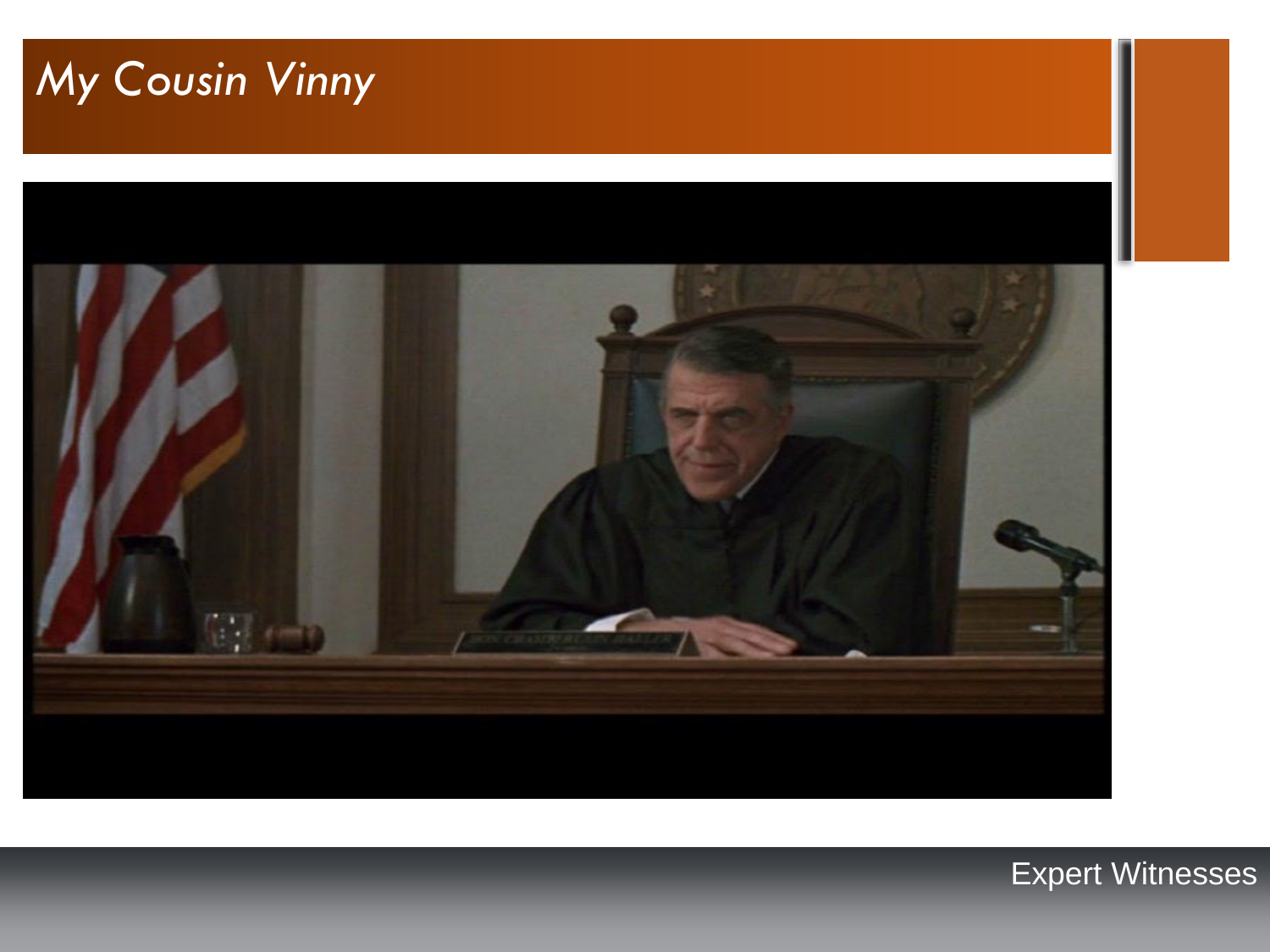## **+** Background of Experts

## Educational Reserves Experiential

■Ph.Ds

■ M.Ds

Degreed & licensed counselors

**SANE** 

**Therapists** 

Advocates

Shelter employees, **Director** 

**Police** 

**Nurses**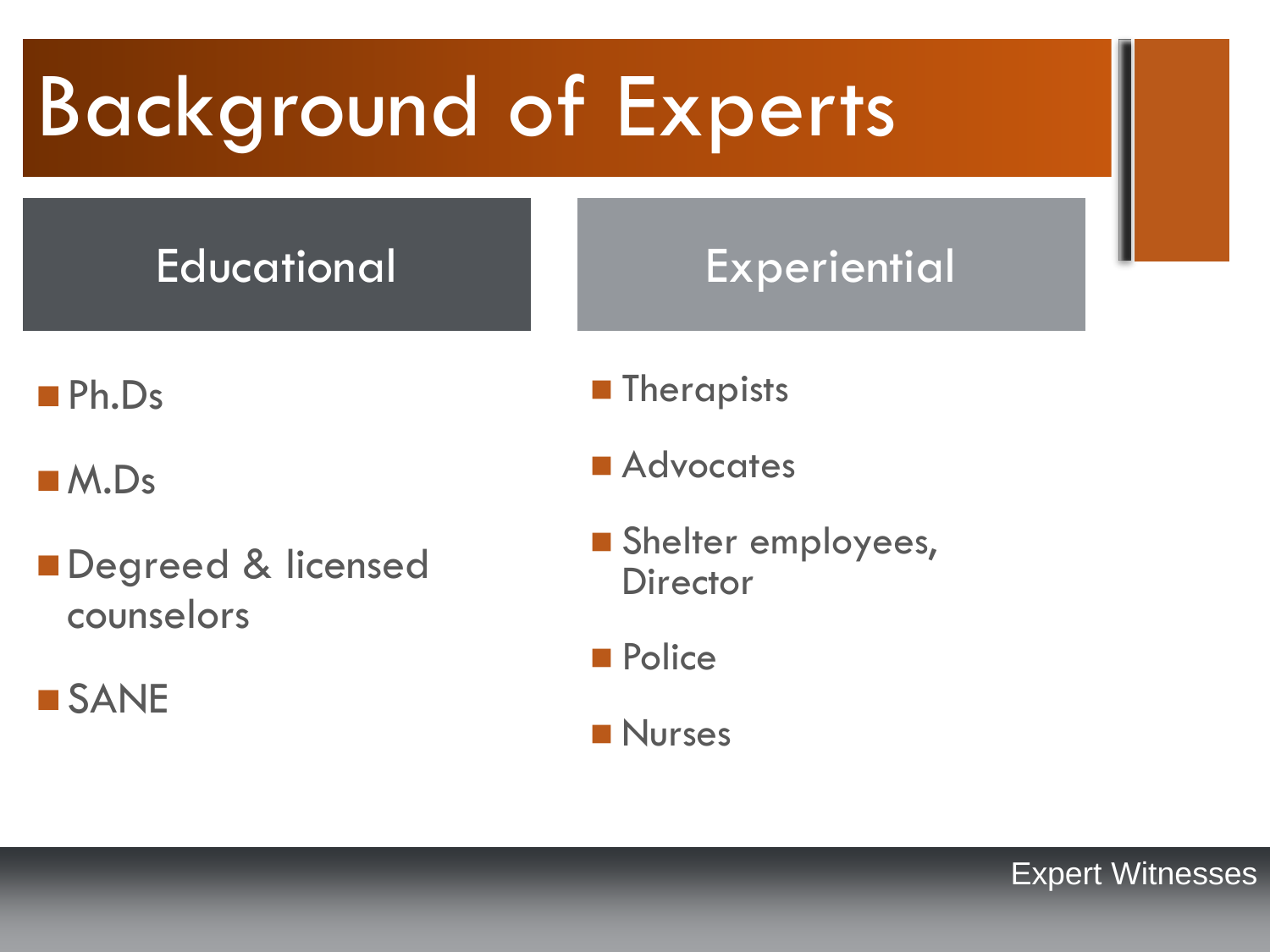#### **+** What might an expert testify to?

## Sexual Assault **IPV**

- **Submission as strategic**
- **The impact of trauma**
- **Predatory behavior**
- **To explain "consent"**
- Role of drugs & alcohol

- Reasons she stays  $&\sqrt{\ }$  or returns
	- Internal & external constraints
- Recantation/denial/ minimization
- **Practices of batterers** 
	- Power & control
	- Gaslighting
- Role of drugs & alcohol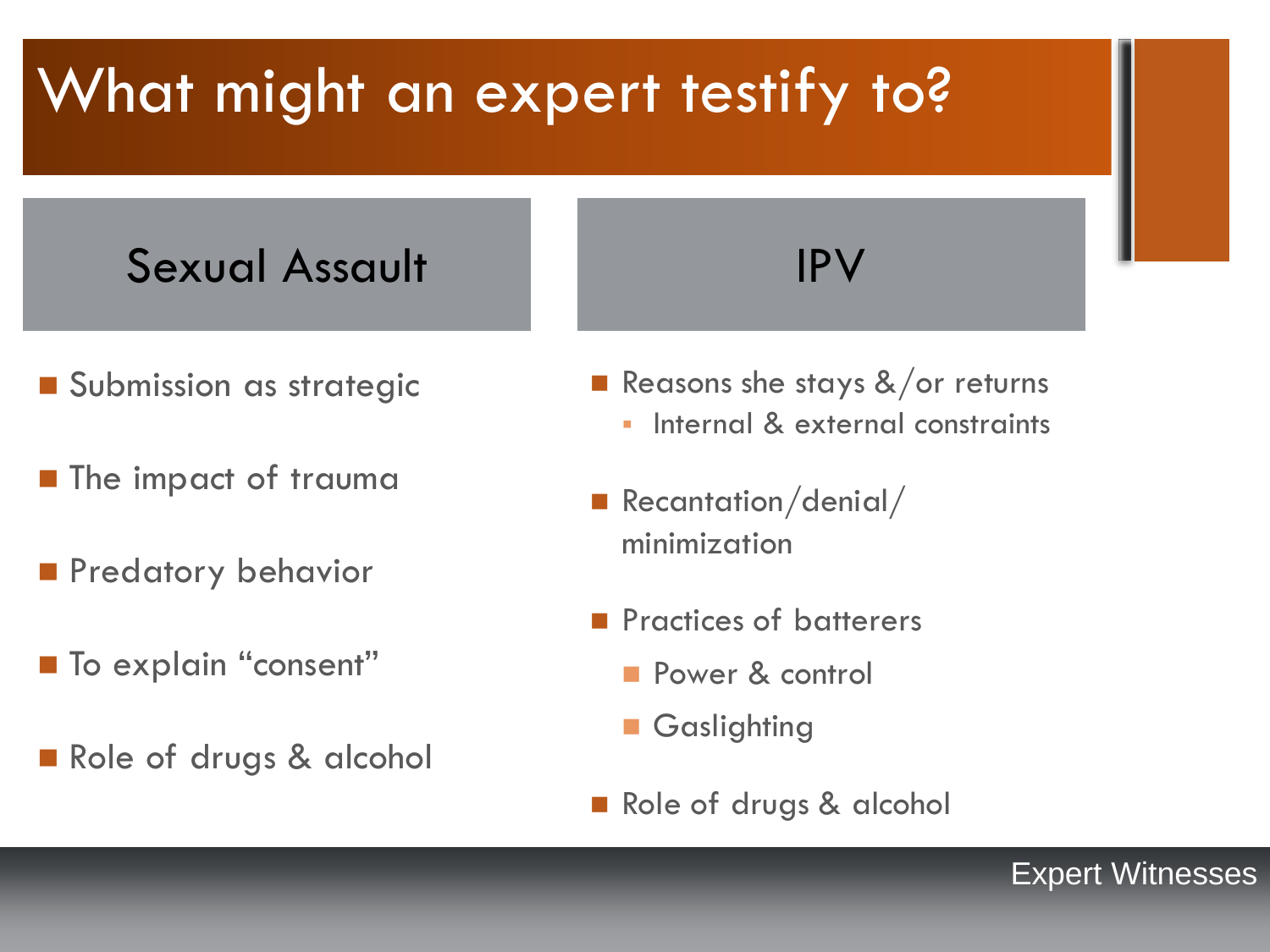## **+**Various Types of Interpersonal Violence

#### Domestic Violence **Sexual Assault**

- Male-on-female adult
- **Female on male adult**
- Same sex couples
- Child abuse
- Matricide/patricide
- **Elder abuse**
- **Teenage dating abuse**

- **Physically violent rape**
- Coercive rape
- Child sexual abuse
- *Issues* of consent
- **Statutory rape**
- **Sexting**
- **Stalking**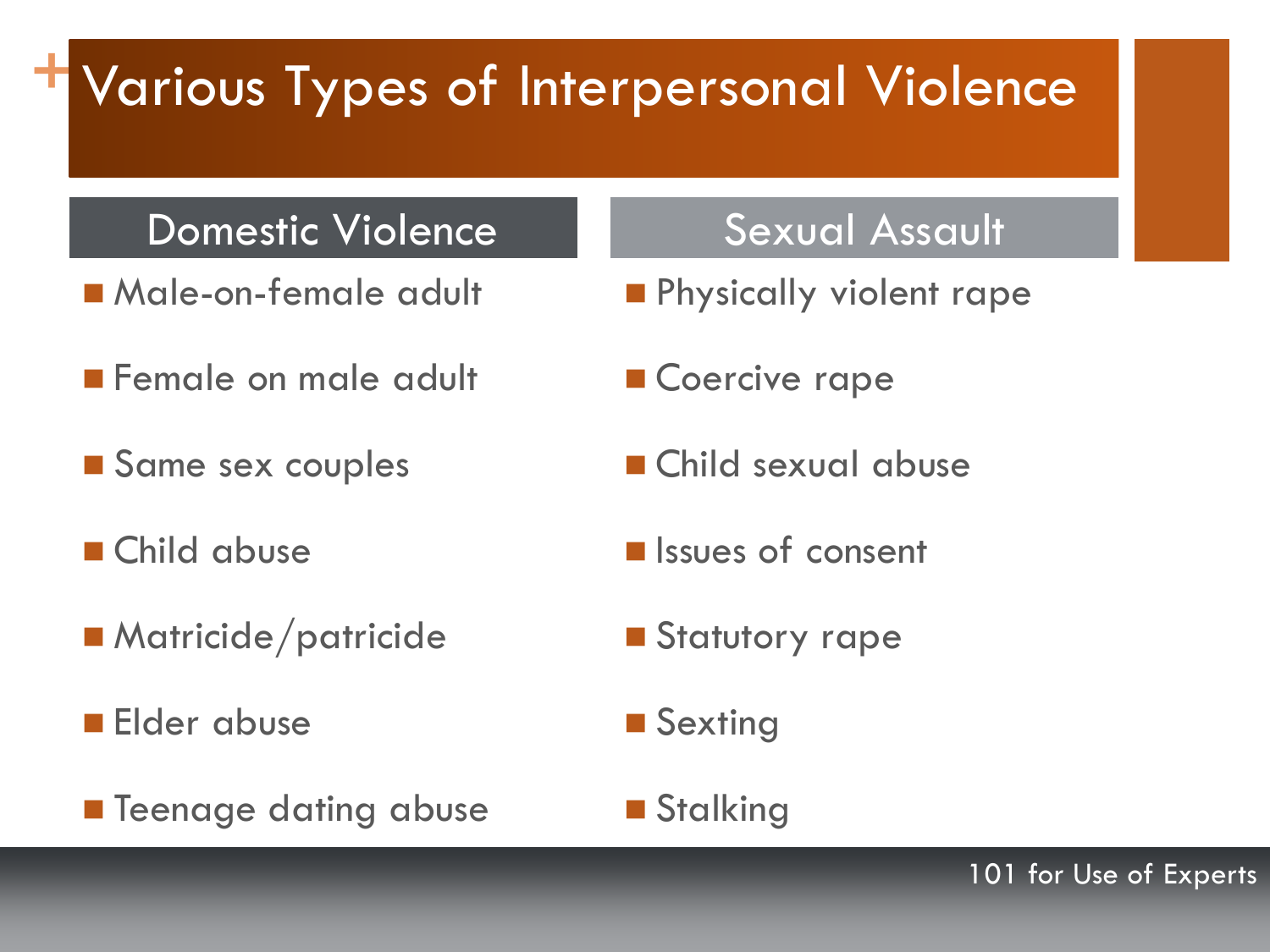### **+**Terminology and Definitions: Consider the Words you Choose

"Domestic Violence" or "Intimate Terrorism"

"Rape" or "Sexual Assault"

"Battered Woman's Syndrome"

"Victim" or "Survivor"

Male Privilege

"Choking" or "Strangulation"

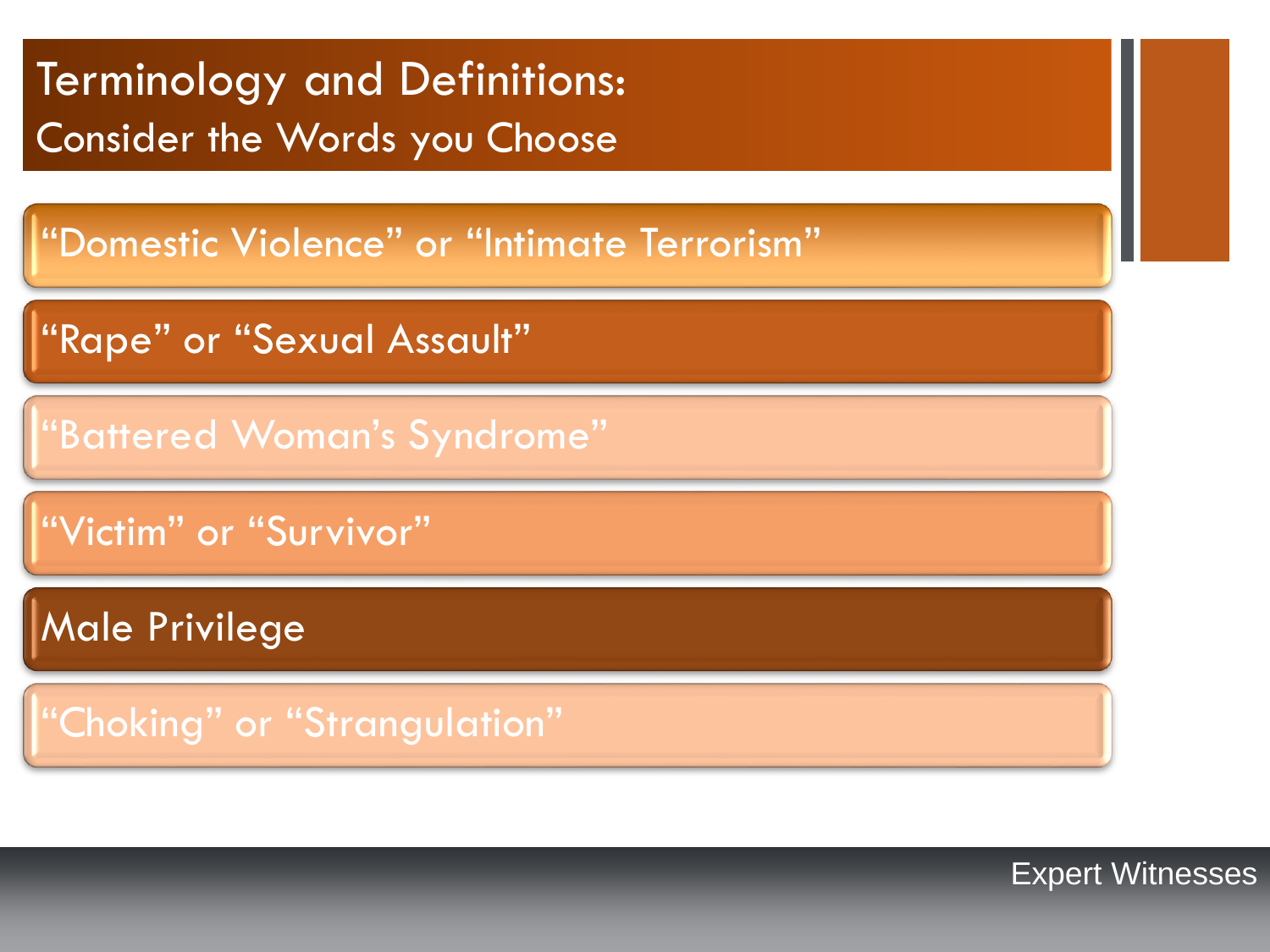#### Strategic Use of the Cycle of Violence

#### **Tension Building**

Minor incidents of physical / emotional abuse. Victim feels growing tension. Victim tries to control situation to avoid violence. "Walking on eggshells." Victim cannot control abuser. Longest phase.

> Minimizing the abuse or acting as if it did not happen. Denial keeps the cycle going.

#### **Denial**

Perpetrators, victims, and society at large minimize violence in relationships.



**Explosion** 

The actual abuse: physical, sexual, emotional, verbal, financial, ...

#### Honeymoon Phase

Abuser sorry and apologetc. Abuser makes promises. "Hearts and flowers." Idealized and romantic. This phase often disappears with time.

#### 101 for Use of Experts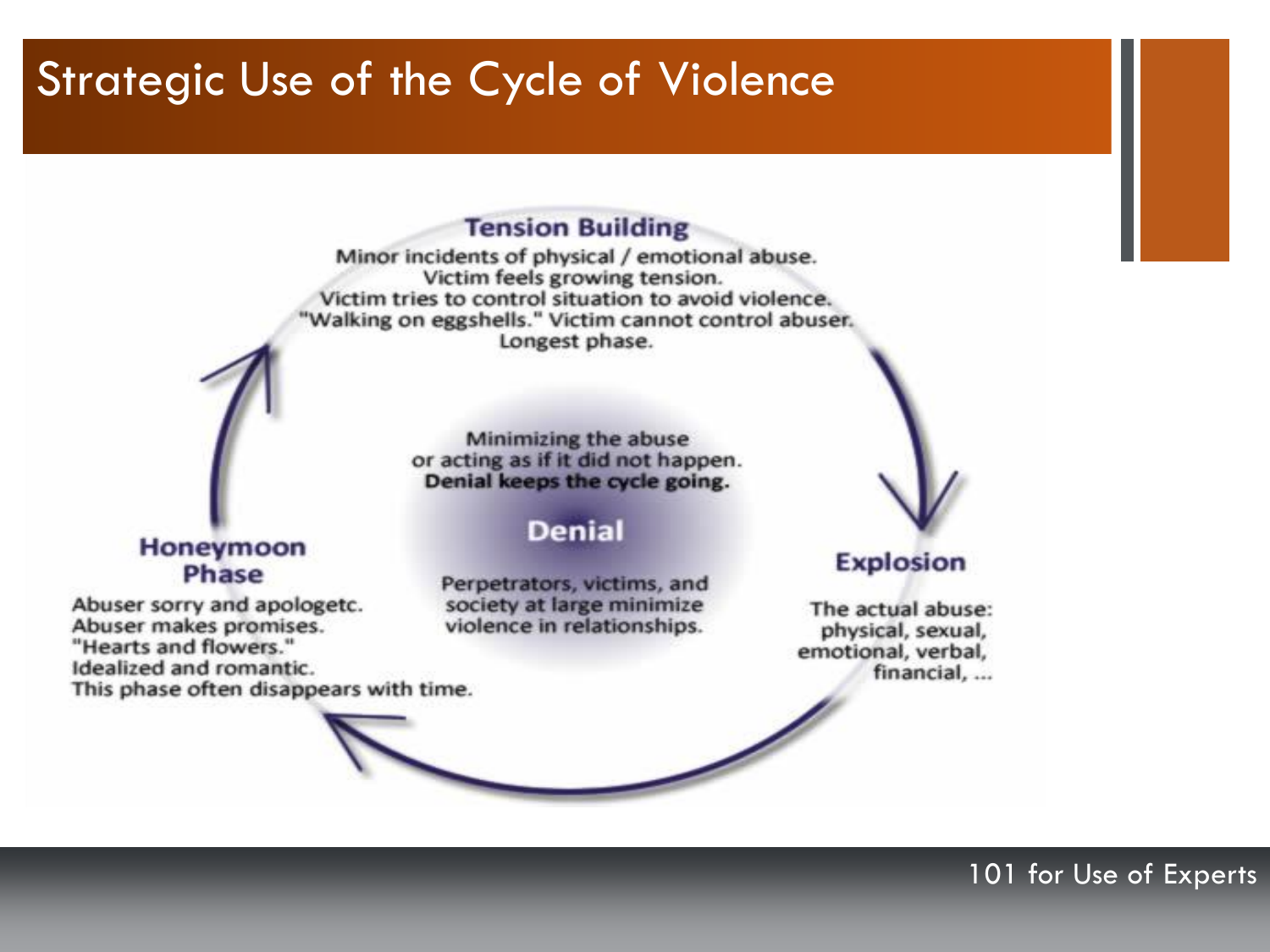### **Strategic Use of Power and Control**



101 for Use of Experts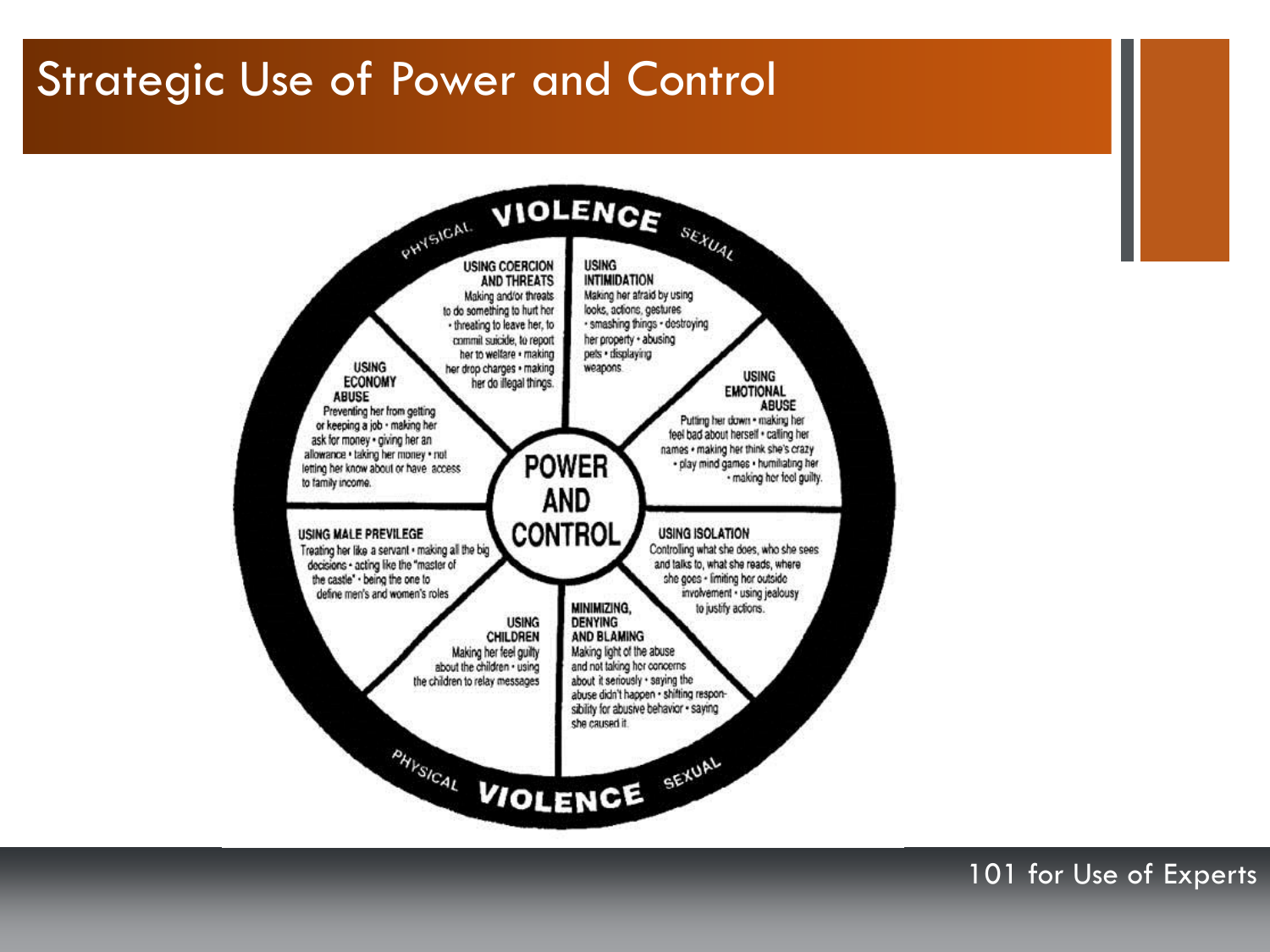## **+** Elements of "Successful" Testimony

- Simple, clear, *compelling* language
- Relatable metaphors
- Sound bites vs. full explanation
- Be thorough and accurate
	- Don't hesitate to say "*I don't know"* or "*that is beyond my expertise*"
	- Determine with counsel beforehand whether it is better to bring documentation as a reference
- **If** you expect to refer to academic literature or studies, review them before your testimony so that you can cite it accurately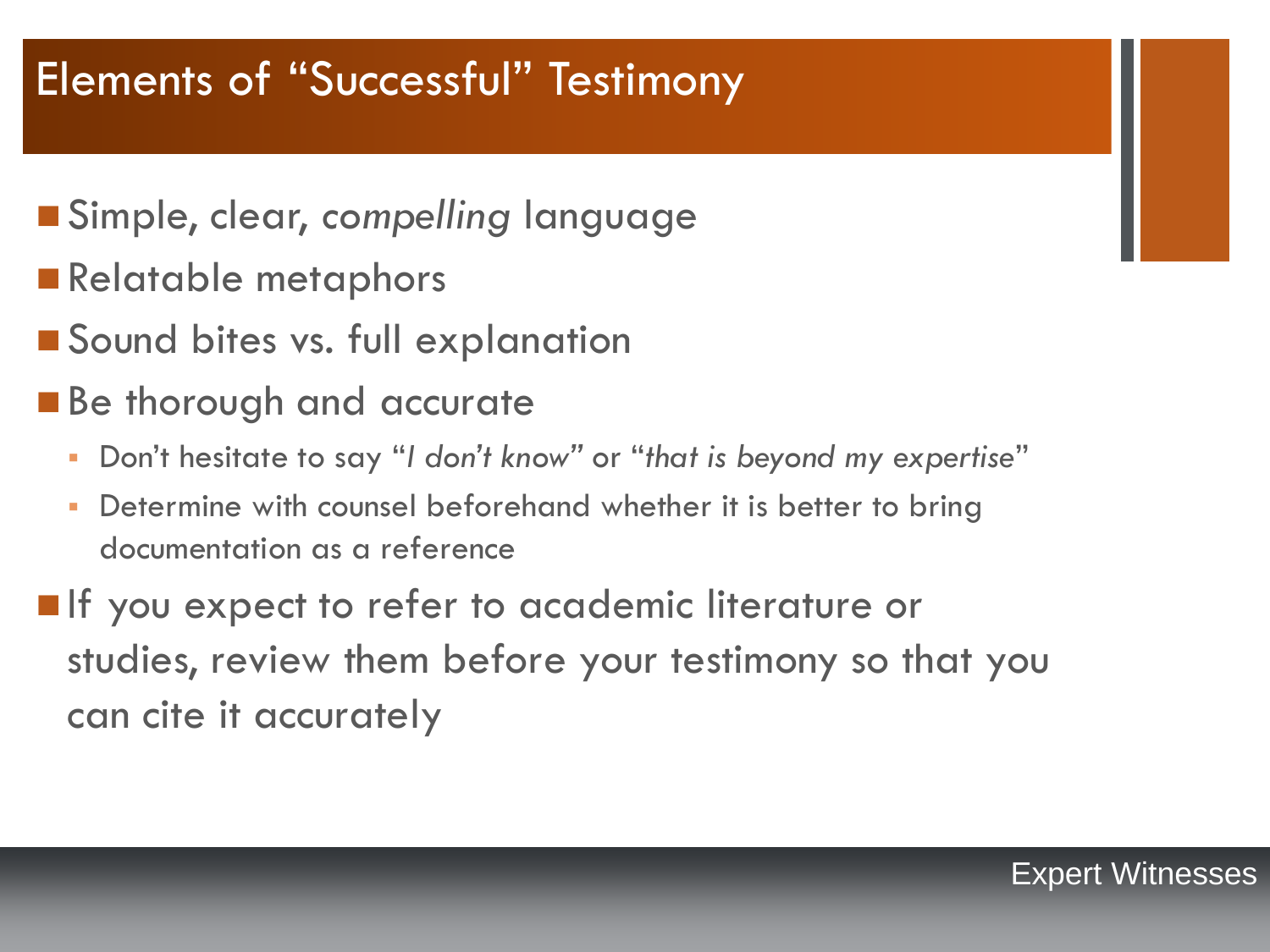## **+** Considerations of Expert Testimony

#### **Answer the questions asked**

- Ask for clarification when a question is confusing
- Pause and think if you need to before responding
- **Have a conversation**, that is, teach your audience
- **Don't battle** during cross examination
	- Be calm—don't lose your composure
	- Expert's job is to inform the court/jury so they can make decisions
	- Understand that opposing counsel may use the power and control model to divert you
- Make eye contact with factfinder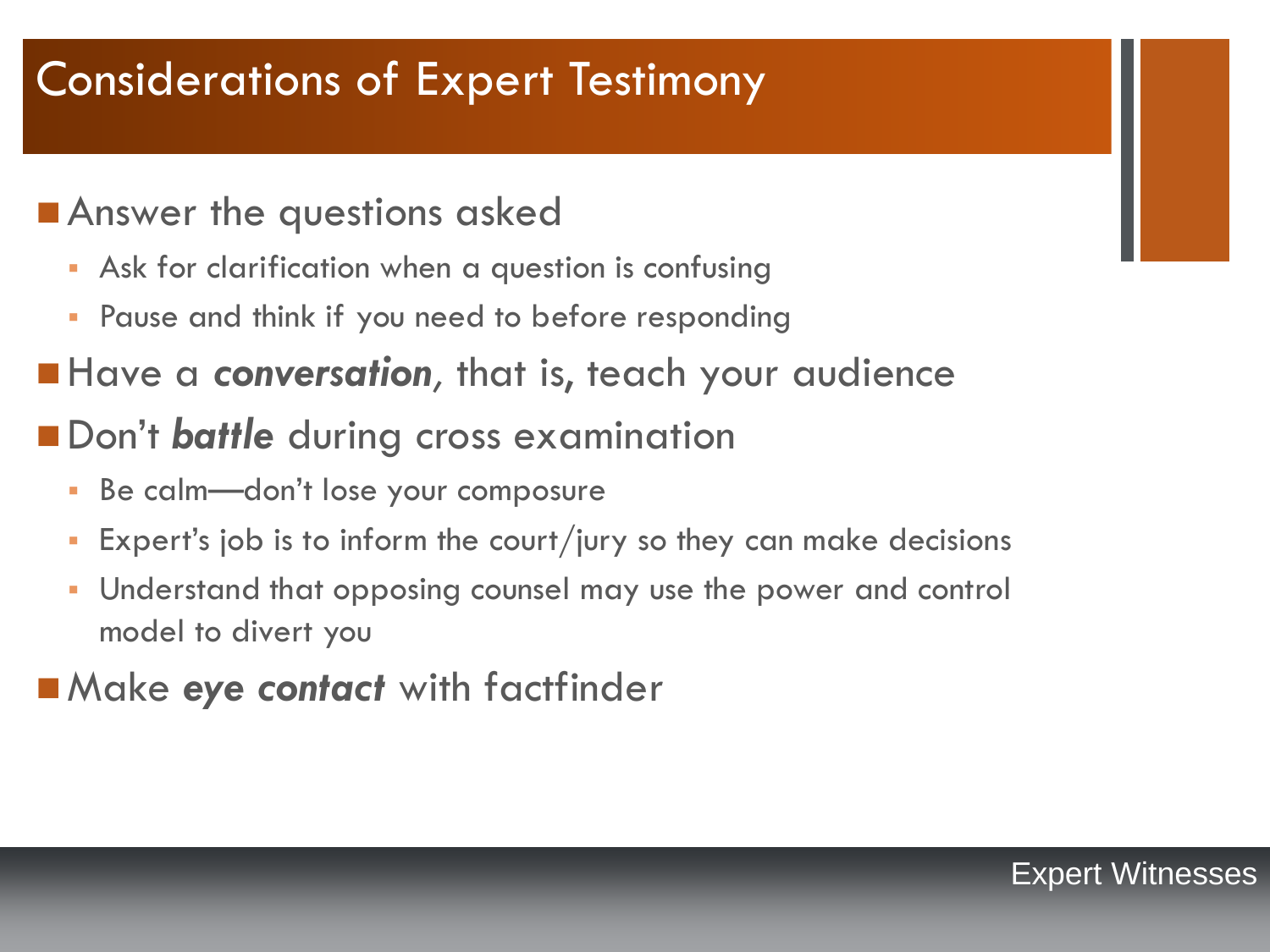## **+** For Experts: Considerations Before Taking a Case

- **Preparation time needed**
- Type of expertise needed? Do you have the expertise?
- Review of documents? Which documents?
- With or without a written report?
- With or without interviewing the client? Or collaterals?
- **Expectations of court testimony?**
- Trial date, schedule?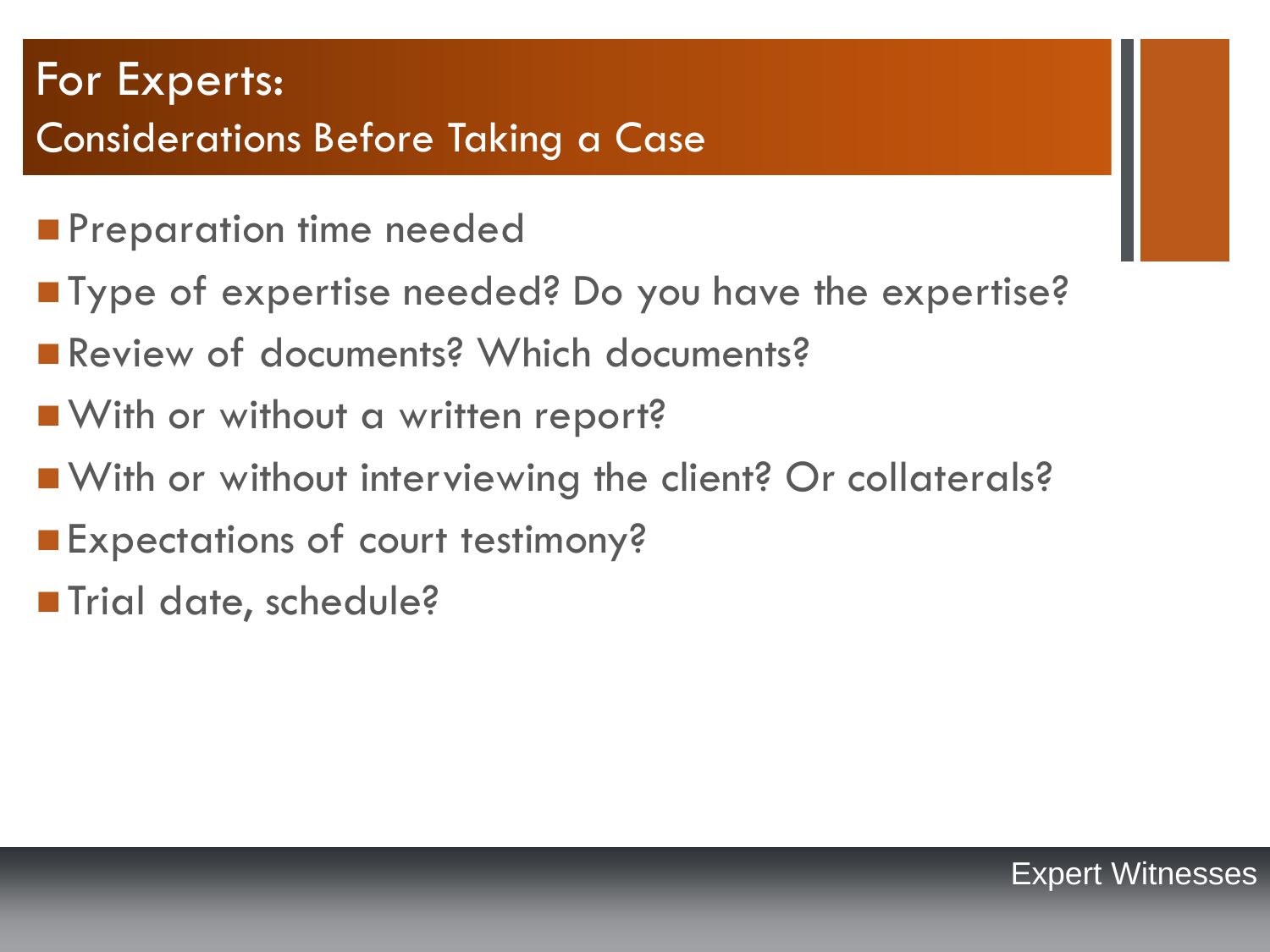## **Tough Elements and Case Facts**

- **Lack of forensics or documentation**
- Substance use/abuse by victim and/or offender
- **Close or very close relationship between victim and** offender
- Reporting (lack thereof, delayed, etc.)
- $\blacksquare$  Inconsistencies about what happened
- Minimization and lack of identification as a victim
- **Notain behaviors/responses that may be puzzling**
- **E** Issues of race, class and ethnicity, immigration status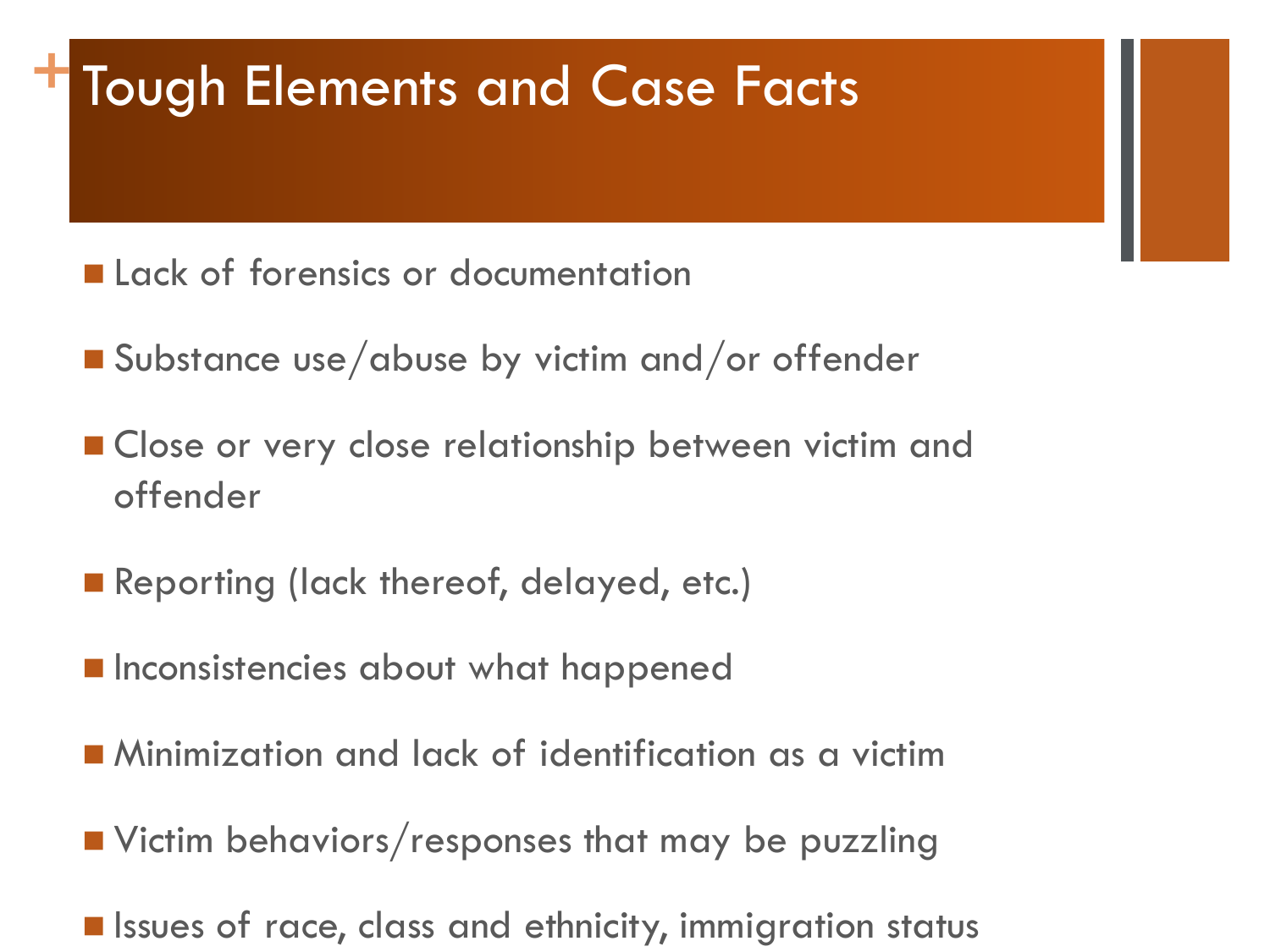### **+**In the End…



101 for Use of Experts